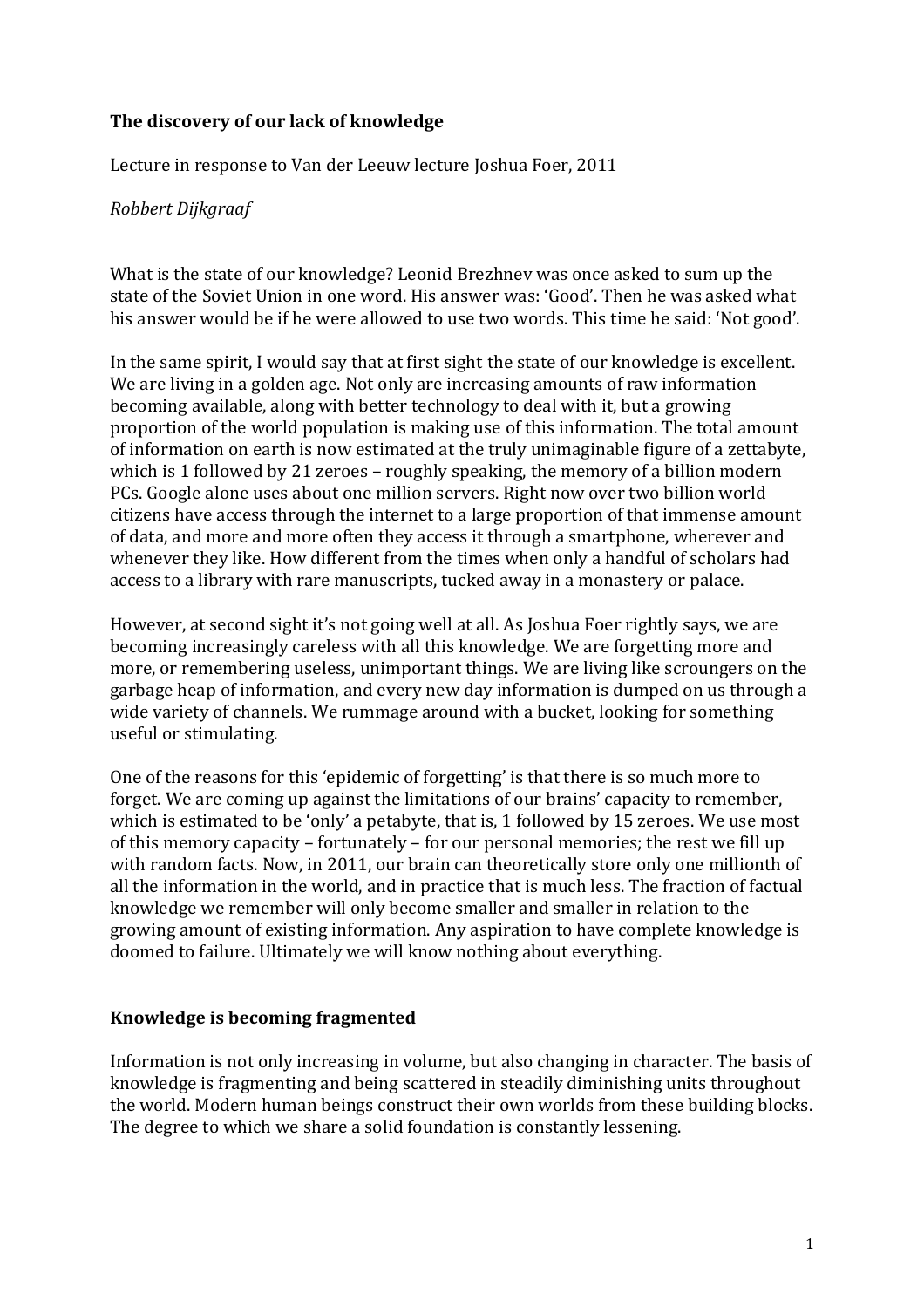There are several reasons for this fragmentation. In the first place, research, by definition, digs further and deeper. This results in huge growth in raw material, including a lot of chaff. In the eighteenth century Carl Linnaeus classified about twelve thousand plants and animals. In his time it was still possible to have a personal relationship with these species. From elephant to sparrow, from stinging nettle to pine tree, they all still had a certain degree of cuddliness. Recently the total number of organisms on earth was estimated at 8.7 million, the vast majority of which still have to be discovered and named. Who can still feel anything in relation to these millions of insects and microbes? Do they actually still all need to be named?

Secondly, modern technology enables this knowledge to be distributed more broadly and in small units, from the internet to text messaging and Twitter. In principle this is a positive development. In the thousands of years of the history of science, information technology has always played a stimulating role, from the invention of writing to the printed book to the internet. Making information available and sharing it keeps science and scientists on the ball. But because of the fragmentation we are losing sight of the main story lines that in the past have held the facts together. Everyone puts their own IKEA flat pack of separate knowledge components together.

Finally, we have globalization. Knowledge comes to us from further and further away. Cultures which not so long ago played only a limited role have now become prominent; take for instance how much more influential and widely known China has become. While multiculturalism may no longer be politically correct in many European countries, in the worldwide knowledge community it is thriving and growing.

These combined forces of research, technology and globalization will only grow stronger. It looks as though it is pointless to fight against fragmentation. Under the motto of 'more is less' – there is more and more, but we share less and less – the landscape of information will have only a few tall, very narrow peaks which everyone can see from a great distance. This is the  $-$  let's say  $-1$  per cent of knowledge that is shared by 99 per cent of people. Apart from these few peaks, there will be infinite numbers of slopes and foothills full of pebbles. This is the 'long tail' of the distribution, where diversity grows and thrives, but where it is difficult to rise above the level of individual interest. This is the 99 per cent of knowledge that is shared by only 1 per cent of people.

Because of the growing diversity of the supply, knowledge stays around for increasingly short periods. Whether or not something sticks depends on the strength of the glue. Teachers are very keen on putting Post-it notes on things; but as soon as someone opens a door the draught blows everything away. Why is it that after four years of classical Greek at school I scarcely remember anything apart from the alphabet (which as a physicist I still use every day)? The strength of knowledge also depends on the quality of the glue.

### **The Dutch canon game**

If we want to put a stop to the Great Forgetting, we will have to have a keen debate about what exactly we want to remember and how. There is no doubt that without concrete knowledge of facts no true creativity or innovation can exist. What is less clear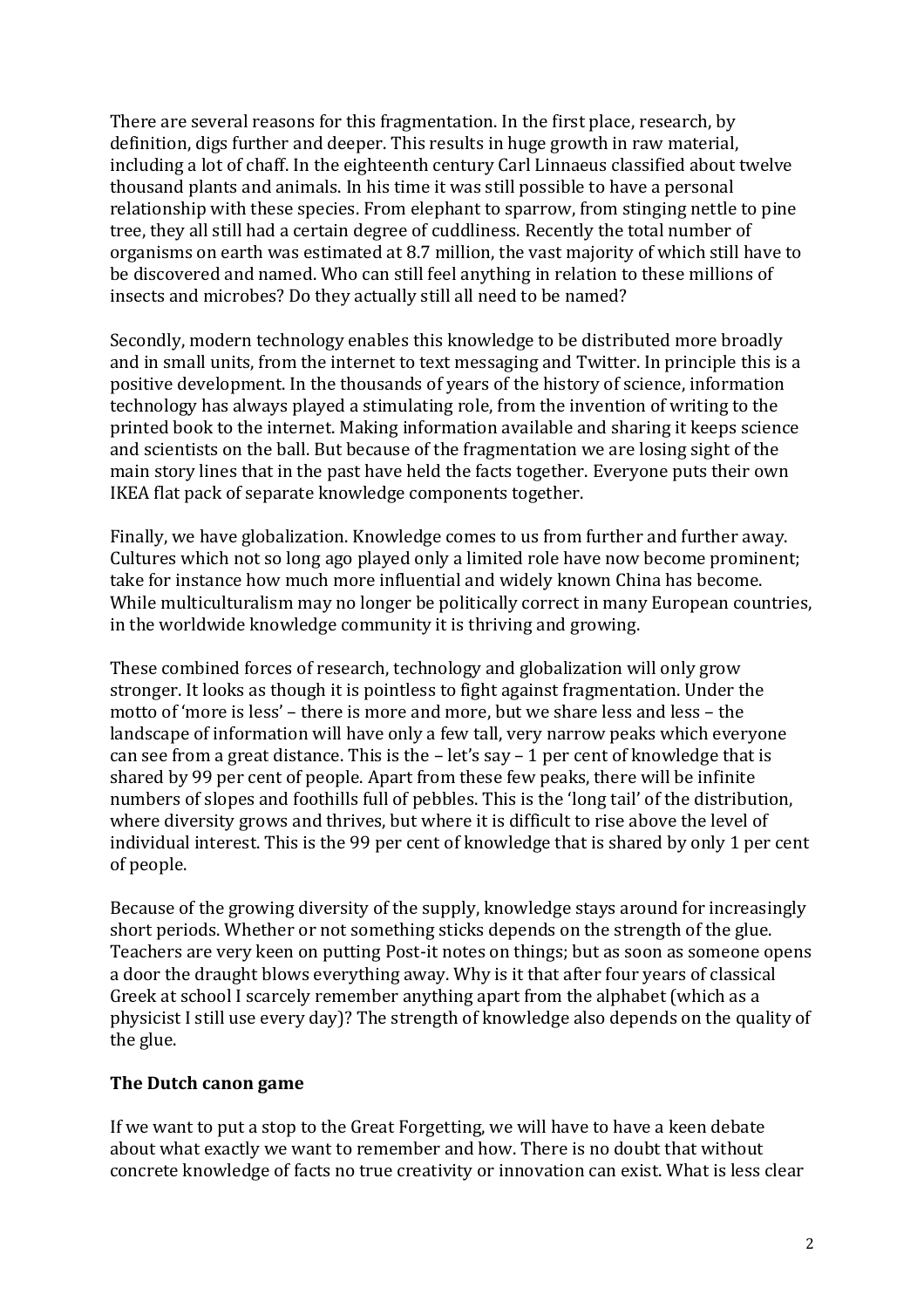is *which* facts we should select from the overwhelming and growing supply of information. How can we find our way in this mountain of information? Where should we put signposts so that we don't get lost?

These questions are extremely pertinent when it comes to drawing up canons – something which has become a popular game in the Netherlands since the success of the Canon of Dutch History drawn up by a team led by Frits van Oostrom, former president of the Royal Netherlands Academy of Arts and Sciences, in response to diminishing historical awareness. In the Netherlands we now have canons of skating, of rock music, of the Green Heart and Christian education – among others. In fact, I have played the game myself. A few colleagues and I put together the 'science canon', a list of fifty subjects relating to science and technology that every Dutch person should be familiar with. We particularly enjoyed taking 'zero' as our first subject.

This wave of 'canonization', which is totally unknown in countries such as those to the south of us, has made a positive contribution to our thinking about knowledge. Of course any canon immediately leads to a fierce discussion about which topics should or should not be included in the list and about whether or not a list like this gives a distorted picture of what it is presenting. But to be honest, such discussions are mainly beside the point. All calls for more differentiation are appropriate and justified, but that differentiation can only take place if an initial broad overview has been made. The canon is not a caricature, but a sketch which captures the essence of a subject with a few strong lines which can later be differentiated in more detailed drawings.

# **Kissing numbers**

A canon presents concepts which form the hub of the knowledge network – the centre where many spokes come together. These subjects, which can be viewed from many perspectives, have what mathematicians call high 'kissing numbers'. In crystallography, the kissing number is the number of neighbouring atoms touching a particular atom. The higher the kissing number is, the more 'beautiful' the crystal is.

When we were drawing up the science canon, a high kissing number was an important criterion. Take for instance the subject of 'evolution'. It has many facets. In the first place we can approach it as a general concept of biology – as the alteration of life on earth by means of natural selection. A second possibility is to examine a concrete example that captures the essence, such as the diversity of finches on the Galapagos Islands. A third possibility is the historical or personal approach – in this case Charles Darwin and his voyage on the Beagle, including all the practical and intellectual difficulties he was faced with. Then there is the angle of application (vaccinations against evolving influenza viruses) or of current affairs (such as the Dutch fundamentalist television presenter who lost his belief in creationism). All of these perspectives are useful and suitable for teaching purposes. Each sheds a different light on the theory of evolution and they can reinforce each other. Evolution needs to be part of our intellectual baggage.

This multiplicity is to be found even in the hardest of the hard sciences: mathematics. The American mathematician Bill Thurston, winner of the prestigious Fields medal in 1984 for his work on the classification of three-dimensional spaces, gave a wonderful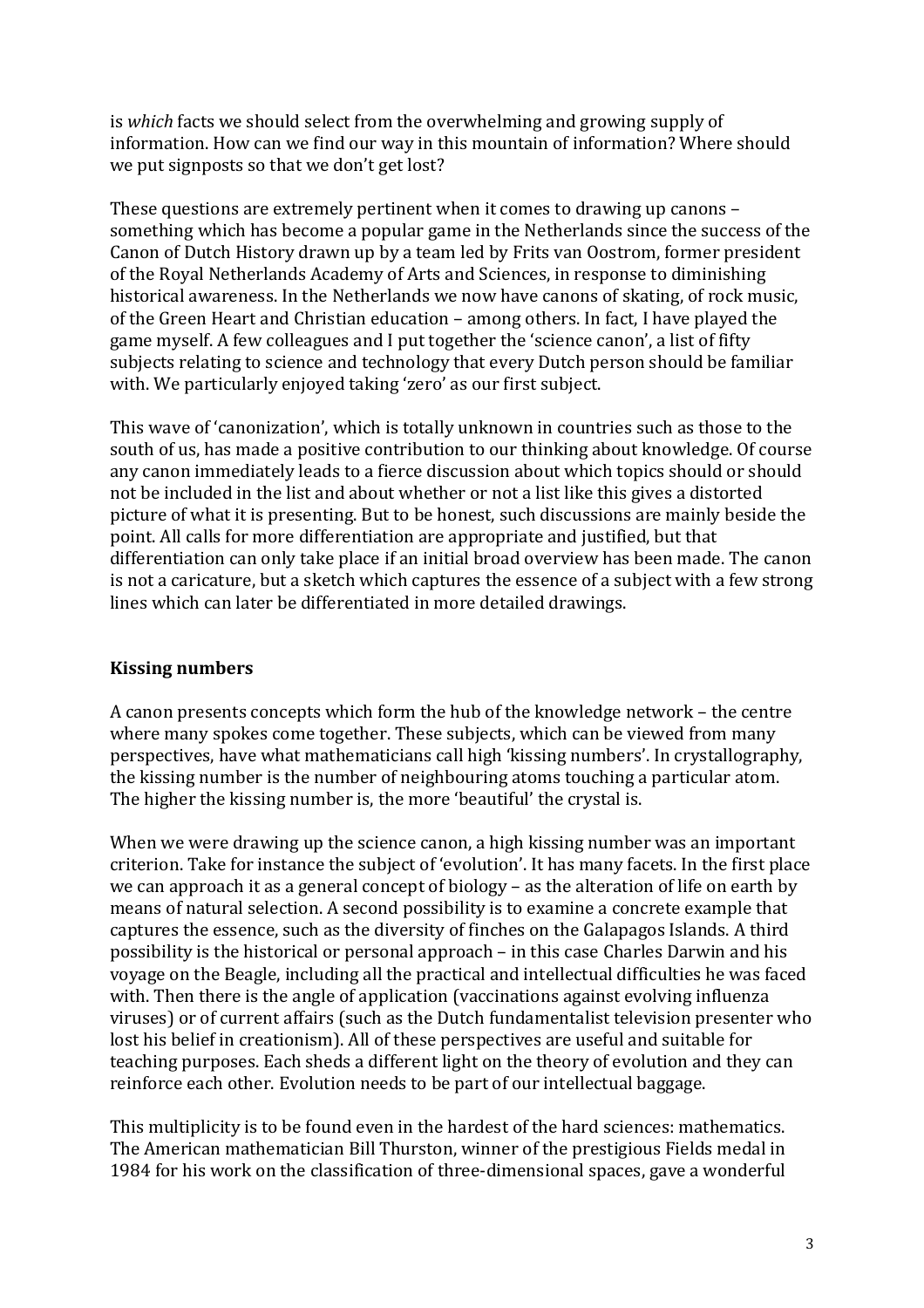illustration of this in an extremely interesting and against-the-grain analysis of the usefulness of proofs in mathematics. In this paper he states that in mathematics an exact definition is not always the only goal. To stimulate further progress it is also important for the context of the new ideas to be conveyed properly.

Thurston takes the concept of the 'derivative of a function' as an example. He starts with the formal definition taught in standard lectures. At first sight this definition is not very illuminating, since you need to have mastered many other elements first. Interestingly, in his article he also makes an error – a typo? – in the definition! But there are also other ways of thinking about derivatives. For instance, the second definition is about speed. We all have an intuitive understanding of speed and in this way we see that the derivative can also have a direction. Then there is the third definition: the slope of a line tangent to the graph of the function. This geometric representation makes generalization to several variables obvious. Then comes the fourth definition: infinitesimal change, a definition which comes close to the original thinking of Newton and Leibniz. But Thurston goes further. Definition 5 uses symbolic notation, definition 6 takes a linear approach, and definition 7 looks at the function under a microscope. The list goes on for quite some time. Each perspective provides a new insight. Ultimately we get to definition 37: 'the Lagrangian section of the cotangent bundle that gives the connection form for the unique flat connection on the trivial R-bundle for which the graph of f is parallel'*.* To most people – even to many mathematicians – this is mumbo jumbo, but at a certain point Thurston needed precisely this definition and no other.

So what is the *real* definition of a common concept like the mathematical derivative? It would actually be a shame to have to choose just one of these many definitions. It is better to use them all and to understand the connections between them. The great value of the concept of a 'derivative' is that there are so many aspects of it. This is why it also deserves a place in our baggage.

# **Globe or atlas?**

There is a deeper reason why core subjects have many facets. To explain this I would like to compare two models of knowledge: the globe and the atlas. The globe depicts the earth from a planetary perspective as a 'pale blue dot' in the firmament of the cosmos. The globe represents a universal definition, a concept that is both comprehensive and unique. Think of the definition of a legal term; usually it will contain not one word too many or too few. Legal experts are not asked to give a different version or to elaborate on such a definition.

The other model, the atlas, presents us with a collection of maps. Each map covers a section of the subject. There is also a line indicating how one map connects to another. To understand the whole concept we need to imagine all the maps stuck together to form a globe. An example of an atlas model is the system of world languages. Each language is a page in the atlas and dictionaries help us to translate the concepts of one language to another. Translation is just an approximation. There is no one-to-one correspondence between – for instance – Dutch words and French words. Every language has untranslatable words, and often there are several alternatives for one word in the other language. You might say that humanity has developed this atlas of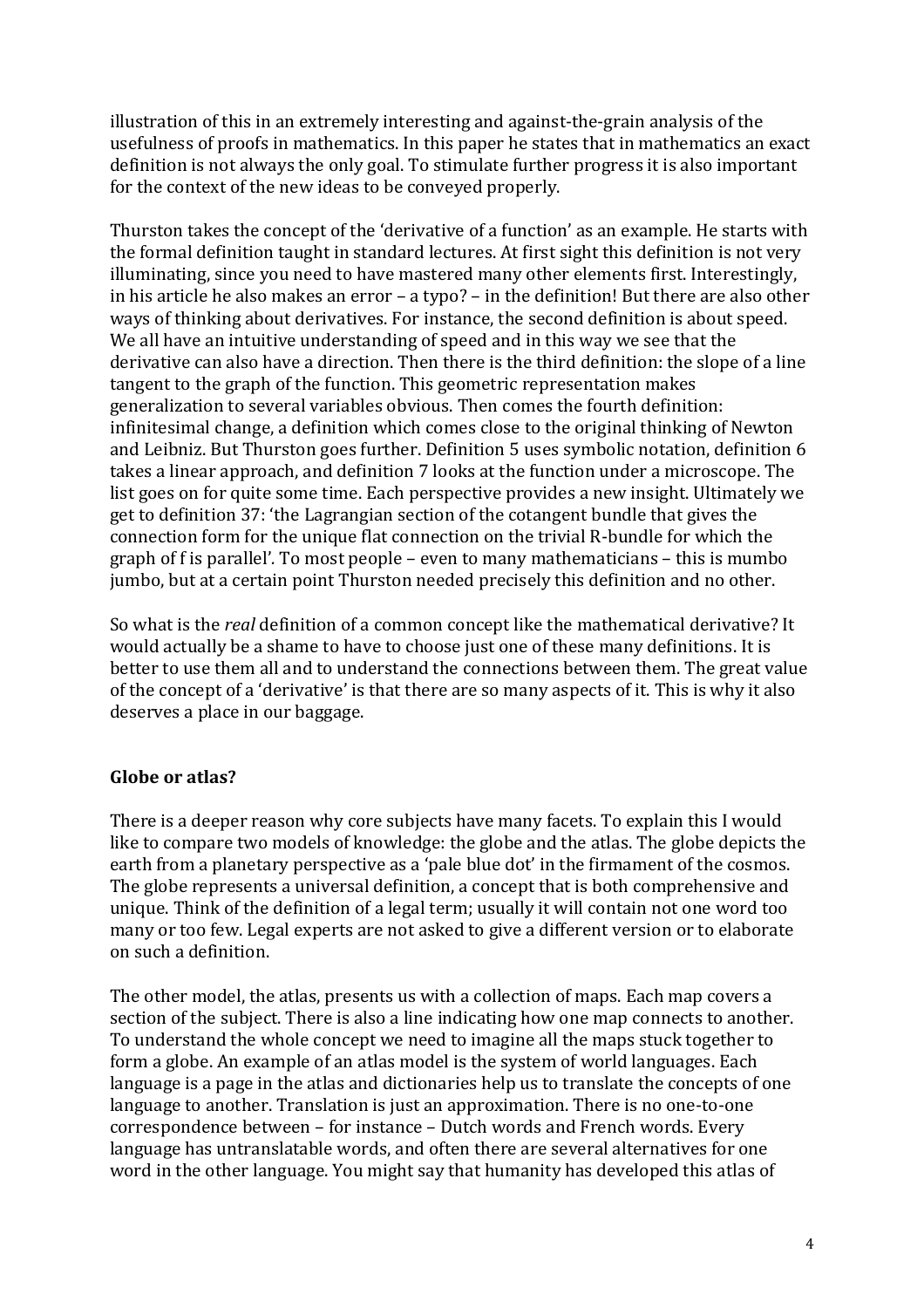languages to capture the multiplicity of phenomena in the world. Esperanto does little justice to this cornucopia.

I suspect that few concepts can be captured as aptly in one definition as the globe. For most concepts we will have to resort to a knowledge atlas.

# **Trial and error learning**

There is another good reason for concentrating on core concepts with many facets. Because our personal knowledge base is becoming more fragile and more random, the diversity of background knowledge is increasing. Education in the broad sense will have to take this fragmentation into account. You will all be familiar with those boards for toddlers that involve putting circular, square or triangular pegs into holes of the same shape. In the past everyone had the same square holes in their boards, but now there is a huge variety of shapes. As a result there is a greater risk that a schoolteacher will try to ram a square peg – no matter how carefully that peg has been chosen – into a round or triangular hole. This is why a teacher's toolbox needs to be well-stocked as possible. One student enjoys an abstract concept, whereas another is better off with an example from everyday life. If a handyman comes to fix something for you equipped with only a hammer, you will probably feel a bit worried. Or as the saying goes: if all you have is a hammer, everything looks like a nail*.*

The modern dream of medical science is *personal medicine*. No two diseases are exactly the same and ultimately every patient should have extremely individual treatment, with tailor-made medication, for every medical condition. The dream of teaching should be *personal education*. No two people are the same and ultimately every child should have an extremely individual learning pathway with tailor-made teaching methods. Unfortunately, for the time being both visions will remain dreams.

This phenomenon was highlighted in a report issued by the Royal Netherlands Academy of Arts and Sciences about a controversial subject: maths at primary school, and specifically long division. In maths teaching there are two schools of thought about this: the realistic and the formal. The first tries to teach sums by using practical examples, whereas the other is based on the clear, abstract structure of numbers. The Royal Academy's study showed that neither approach was superior, but that for some children one worked better than the other. The conclusion was that for the best results the teacher should be able to use both methods.

I have had the same experience myself in lectures for large audiences like this one. Particularly if the lecture is about an esoteric subject such as the expanding universe, the Big Bang, black holes or string theory, it is not easy to make contact with the audience. I try to carry the listener with me to my own level of understanding. That means that the destination of the intellectual journey is known, but the starting point certainly is not. Everyone in the audience will depart from a different place. My own approach often consists of the trial and error method. I try to use a wide range of metaphors and analogies in the hope that something will work, because apart from the big differences in prior knowledge, there are also big individual differences in styles of thinking.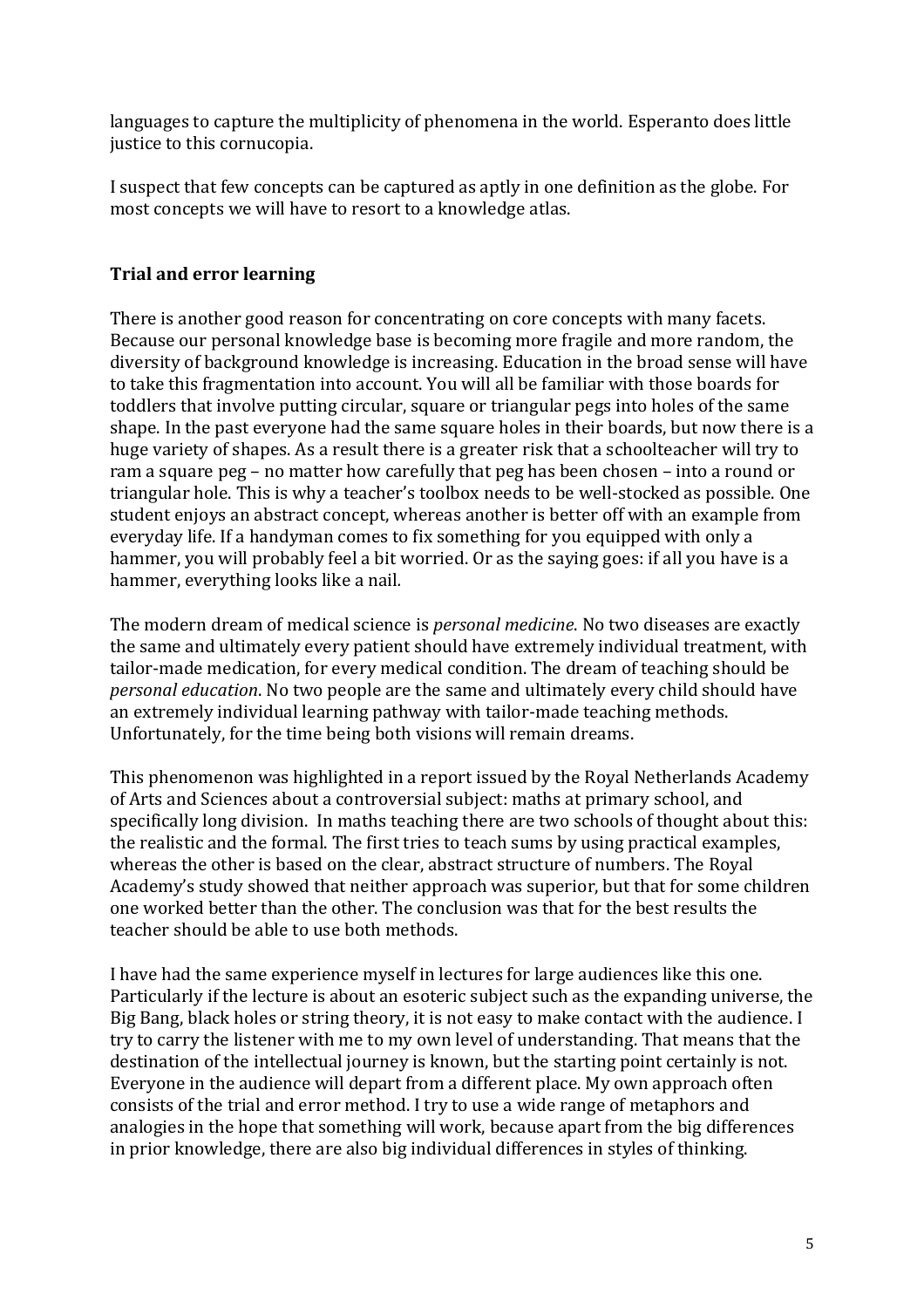For example, there is a striking difference between people who approach things – roughly speaking – from the left or right side of the brain. People in the first category think more in terms of language and have more affinity with a linear structure, a logical algorithm which works towards the goal step by step. People in the second group think more figuratively and have more affinity with a picture or diagram. For them a picture says more than a thousand words, whereas a picture drives the first group straight into logical quicksand. Research has shown that the two kinds of people are about equally common. This alone means that a speaker has to be extremely careful about illustrating an argument with an image. One man's meat is another man's poison – something that works very well for one person will be complete gobbledygook to another.

The broad spectrum approach occasionally goes even further: sometimes listeners think up an appropriate metaphor for themselves and then make the final leap all on their own. Once a man came up to me after a lecture and said he hadn't understood it at all until I had said ... But the funny thing was that I hadn't said ... ! I would really have loved to have said ... , because it was a fantastic metaphor. This person had thought of the right tool himself. I was now able to add this gift to my toolbox and use it to help other people in the future. Physicists call this phenomenon 'stimulated emission': literally this refers the process in which an atom emits a particle of light under external influence, but here I am referring to the creativity and imagination that led a person to take the decisive step.

My advice to stop the Great Forgetting and to restore our factual knowledge is as follows. First identify the universal core concepts: ideas, facts and events that are worth remembering. Then study them thoroughly and from many angles. Take your time and revisit these subjects regularly so that they eventually become familiar friends. Approaching a subject from different points of view increases the strength of the glue, because then at some point it will 'click' with everyone, regardless of their experience and background. This common canon would then be the basis of further knowledge acquisition.

# **We'll look it up**

Well-chosen facts are just the first step in the edifice of our knowledge. No matter how carefully we select the relevant subjects and then commit them to memory, the next step is about the procedures we can use to find additional facts. Where can we look things up and to what degree can we trust the knowledge we find in this way?

These two kinds of knowledge, factual and procedural, play strikingly different roles in public debate. We like to use the first to judge other people, while we tend to apply the second to ourselves. Politicians who do not know when Charlemagne lived or tourists caught on camera who cannot point out their holiday destination on a map are very popular with columnists. The underlying reasoning is that MPs with inadequate knowledge of history are not fit to serve the interests of the nation and that those silly tourists do not deserve to be in such faraway places and should have stayed at home.

We prefer to use other standards for our own knowledge. It's enough to know where we can find the answer. Imagine, for instance, that you are asked a question about the operation of our parliamentary democracy such as: what majority is required in the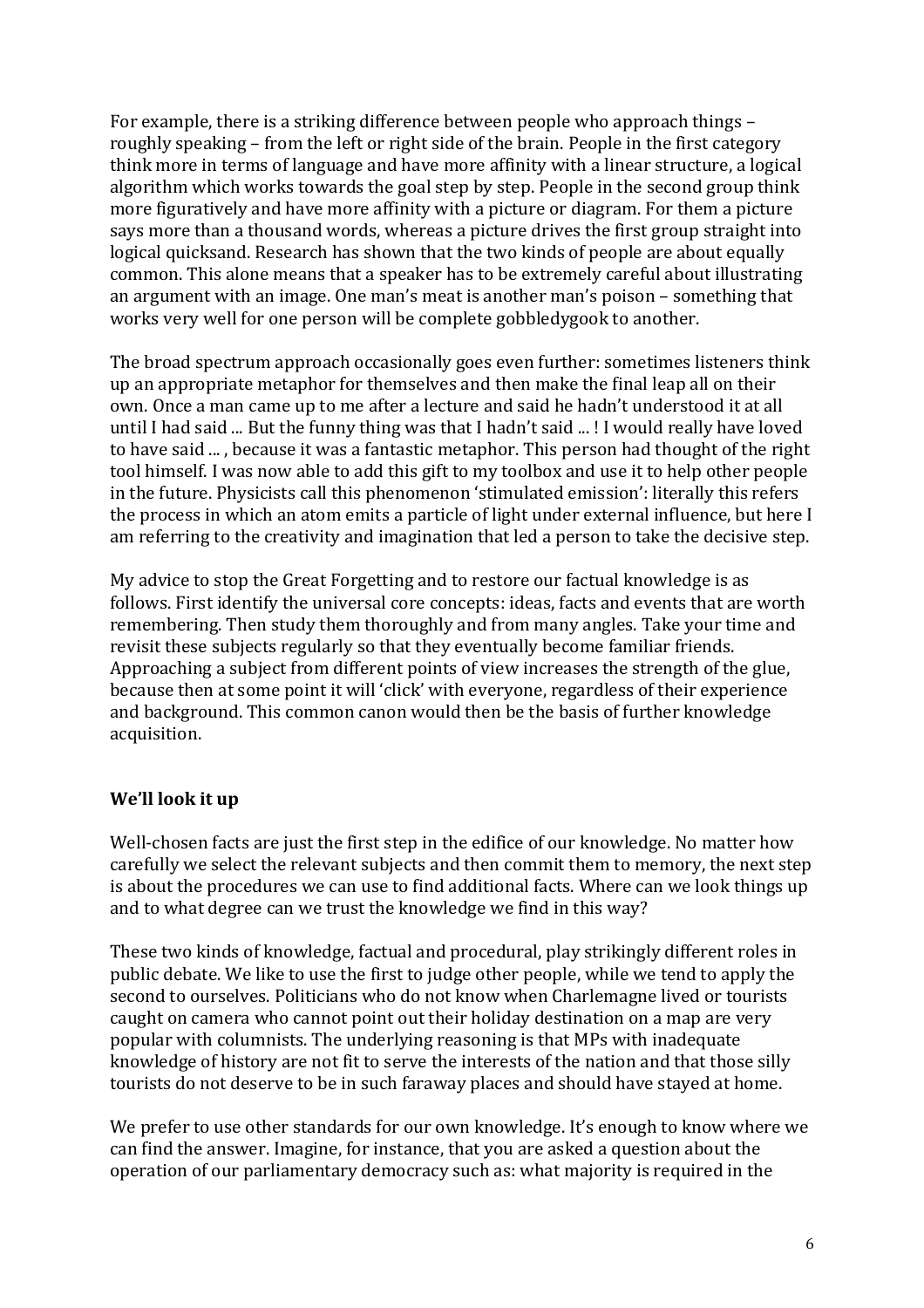Lower House for an amendment of the Constitution? Even if you don't know the answer immediately (and it's two thirds), you will not feel less able or entitled to vote in the next election. If this fact is relevant, you'll just look it up.

Unlike other people's factual knowledge, we think of our own in the same way we think about common sense. Questionnaires show that nearly everyone thinks they have exactly the right amount of common sense. Less would be stupid, more quite unnecessary.

For example, some inquiries in a limited circle revealed that parents attach a lot of importance to knowledge of the capital cities of Europe. But this seems to apply mainly to the *old* Europe. When asked to name the capitals of countries in the *new* Europe such as Macedonia, Moldavia or Montenegro – to restrict myself to the letter M – these same parents have to think very hard. Although we believe our children should learn these capitals at school, the older generation evidently do not feel they need to do a refresher course in geography; these countries are just too new. That's the kind of knowledge we look up on Wikipedia. (In case you're wondering – the answers are Skopje, Chisinau and Podgorica.)

### **Knowledge from scratch**

There is another way to acquire knowledge as well as remembering it or looking it up. You can work it out for yourself.

When our family lived in the United States, we made a big impression on our American neighbours with our ability to make pancakes from scratch, that is, with eggs, milk and flour, without using a packet of pancake mix. Scientists also attach importance to building up knowledge from scratch. The main ingredients are common sense and logical reasoning. For instance, in physics there is a pleasing category of problems known as Fermi problems, named after the legendary Italian American physicist Enrico Fermi. Fermi had a habit of asking his students questions that were hard to look up and certainly not worth remembering, but that you could easily work out for yourself. Famous examples of Fermi's questions are how many piano tuners are there in Chicago, how many molecules are there in the earth's atmosphere, and how long would it take to level Mont Blanc with excavators and lorries. After some practice, a few calculations on the back of an envelope produce a good rough estimate.

The reason why physicists think being able to answer questions like these is useful is not just because they are lazy and don't want to carry too much information around with them. It also develops a skill that in a way goes beyond factual knowledge. If you know how to make pancakes from scratch, you are no longer dependent on the availability of ready-made pancake mix.

### **Dark knowledge**

The ability to generate facts instead of reproducing them is relevant, because the majority of facts are still unknown to us. One of the essential functions of knowledge is